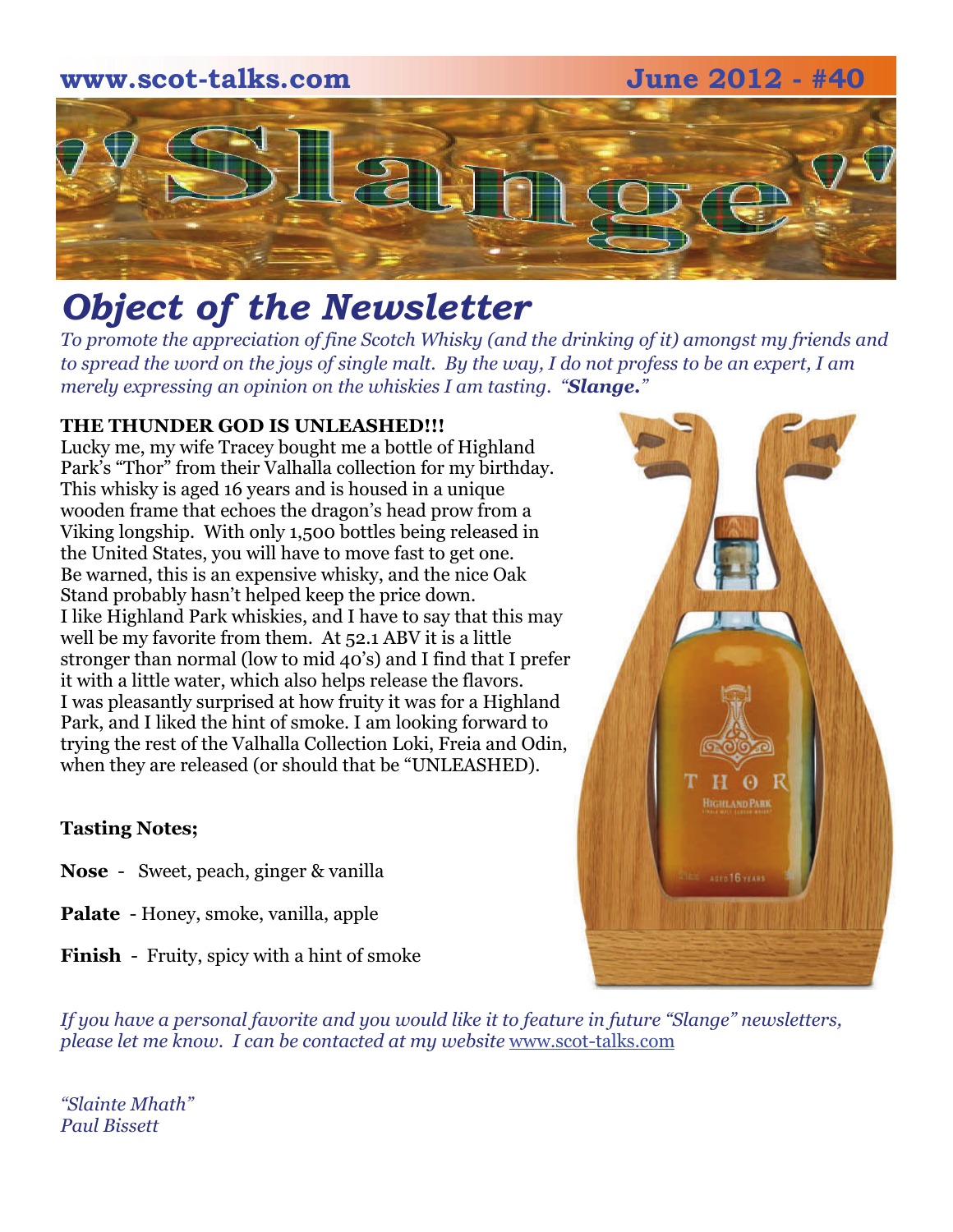### **www.scot-talks.com June 2012 - #40**



# **A wee bit of History**

The first Viking raids in Britain are recorded in the 780s, by which time it seems likely that the Norse already had a foothold in Orkney. The islands' strategic position, off the northern coast of Scotland and at the centre of the Viking "sea roads", made them the obvious choice as a base for further expansion and raids into Scotland and Ireland.

The extent of this early settlement is unclear, but although there had probably been some contact between Orkney and Norway for some time - either trade, settlement or raiding - it is generally accepted that the Norse only began moving to Orkney in significant numbers at the start of the 9th century.

But however and whenever it began, within a few generations Orkney was a distinctly Norse earldom, from where the earls controlled Shetland, the Western Isles and large areas of northern and western Scotland.

The Norse settlers had achieved complete dominance in the islands, their language replacing the indigenous language and their place names wiping out those that had gone before.

In 1468 Orkney was pledged by the king of Norway, as security against the payment of the dowry of his daughter Margaret, betrothed to James III of Scotland. As the money was never paid, the Orkney islands passed to Scotland.

As can be seen by the name of the founder of Highland Park distillery (founded 1798), Magnus Eunson the Viking heritage was/is still there.



Viking Longship with Dragon head prow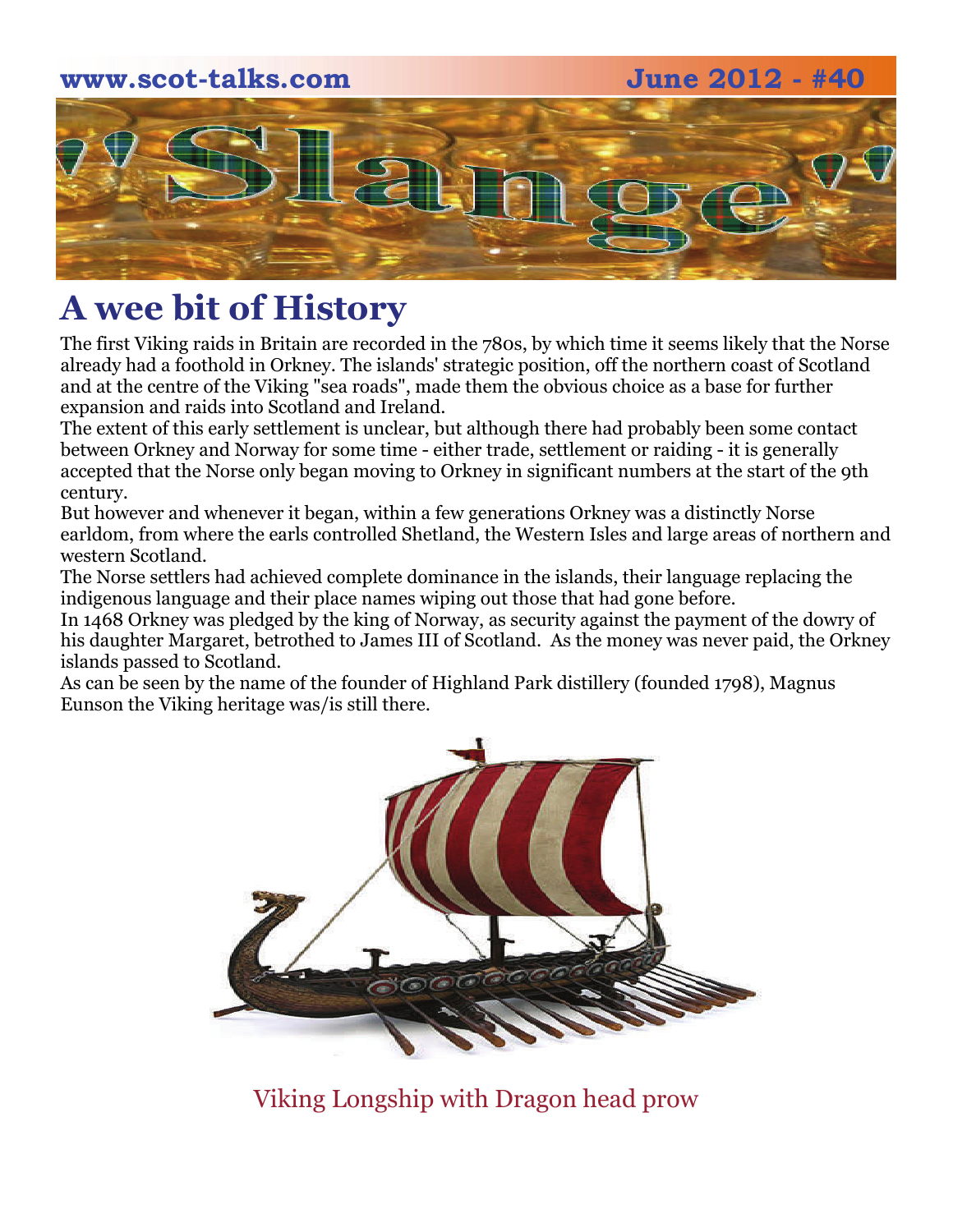

Below is a simple guide to help you choose your single malt Whisky, and the flavor notes you should expect from it. Being Scottish I recommend you find a likely candidate and try it in a bar before buying the whole bottle. With each issue of the newsletter I will add in another Whisky to the flavor map. This Issue; **"Thor" from Highland Park** For more information go to [http://www.highlandpark.co.uk/lda](http://www.highlandpark.co.uk/lda/)